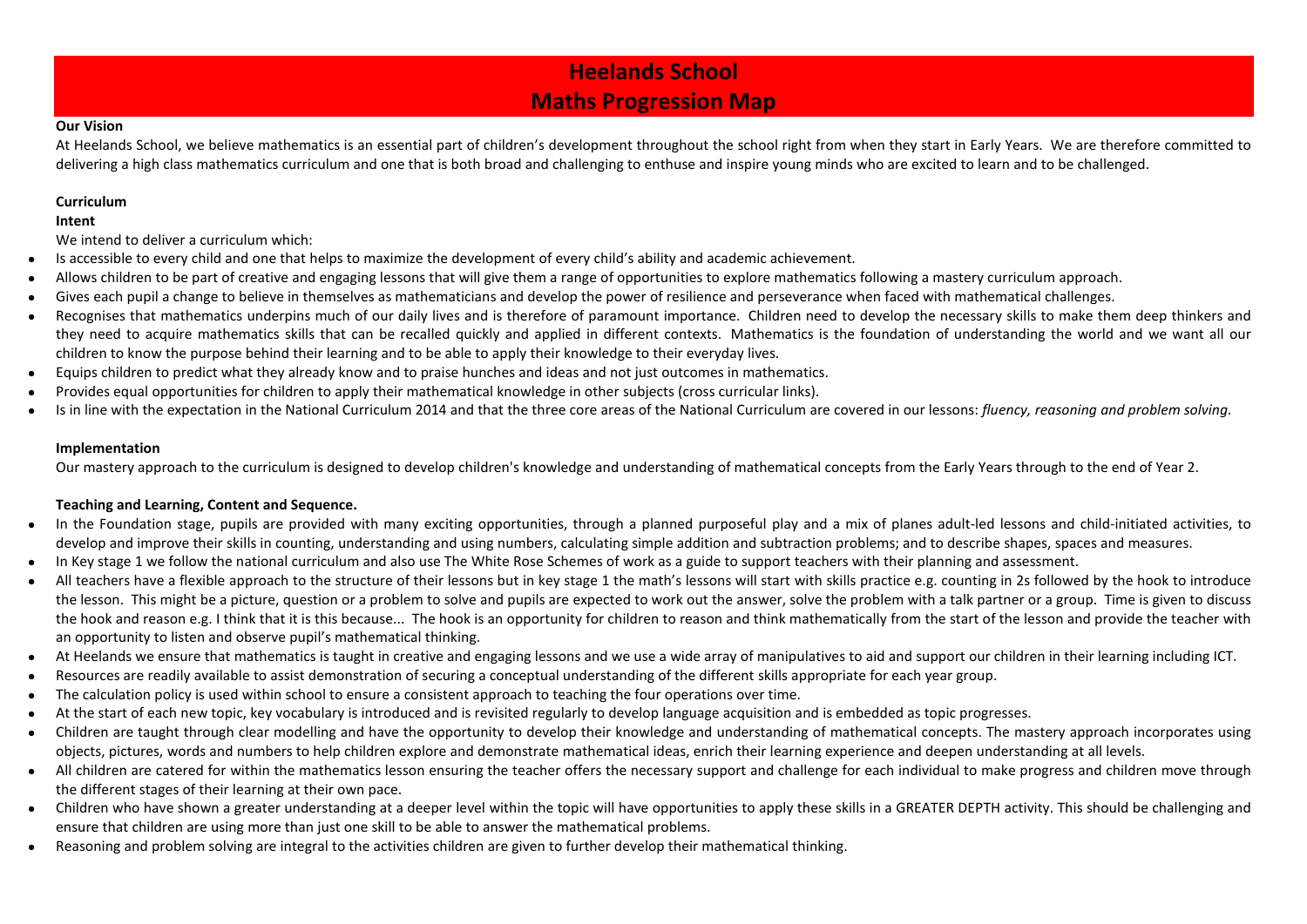- Children are encouraged to explore, apply and evaluate their mathematical approach during investigations to develop a deeper understanding when solving different problems or puzzles.
- A love of mathematics is encouraged throughout the school with many cross curricular links applying an every growing range of skills with growing independence.
- Children with additional needs are given extra support within the whole class lesson from a class teacher or TA and daily interventions given where needed to ensure that all children 'keep up' with learning. Some groups of SEN children work at a level according to their needs outside of the classroom with TAs following planning provided by the class teacher.

#### **EYFS**

The Early Years Foundation Stage is underpinned by the Characteristics of Effective Learning.

| <b>Playing and Exploring/Engagement</b> | <b>Active Learning/Motivation</b>          | <b>Creating and Thinking Critically/Thinking</b> |
|-----------------------------------------|--------------------------------------------|--------------------------------------------------|
| Finding out and exploring               | Being involved and concentrating           | Having their own ideas                           |
| Playing with what they know             | Keeping trying                             | <b>Making links</b>                              |
| Being willing to 'have a go'            | Enjoying achieving what they set out to do | Choosing ways to do things                       |

#### **KS1**

#### **The National Curriculum for Mathematics aims to ensure that all pupils:**

- Become fluent in the fundamentals of mathematics, including through varied and frequent practice with increasingly complex problems over time, so that pupils develop conceptual understanding and the ability to recall and apply knowledge rapidly and accurately.
- Reason mathematically by following a line of enquiry, conjecturing relationships and generalisations, and developing an argument, justification or proof using mathematical language
- Can solve problems by applying their mathematics to a variety of routine and non-routine problems with increasing sophistication, including breaking down problems into a series of simpler steps and persevering in seeking solutions.

#### **Impact**

- Children will make at least good progress in Mathematics, which is measured through a combination of teacher assessment or summative assessment at points throughout the year.
- They will use their Mathematics knowledge and skills, in all curriculum areas, to enable them to know more, remember more and understand more.
- Children will recognise the importance of Mathematics as a facilitating subject to enable them to access other areas of learning and operate successfully in everyday life both now and in the future.
- They will have a confident attitude towards Mathematics and they will use their mathematics skills to make connections in order to solve real life problems.
- They will recognise that mathematics is essential for everyday life and make at least good progress in Mathematics from their last point of statutory assessment or from their starting point in Nursery/Reception.
- The Children will use their Mathematics skills as a key tool in helping them to learn, and as a result, know more, remember more and understand more. They will exhibit fluency in the four operations, use reasoning skills to illustrate understanding, and use their overall knowledge to solve problems
- The Children show a high level of pride in the presentation and understanding of the work.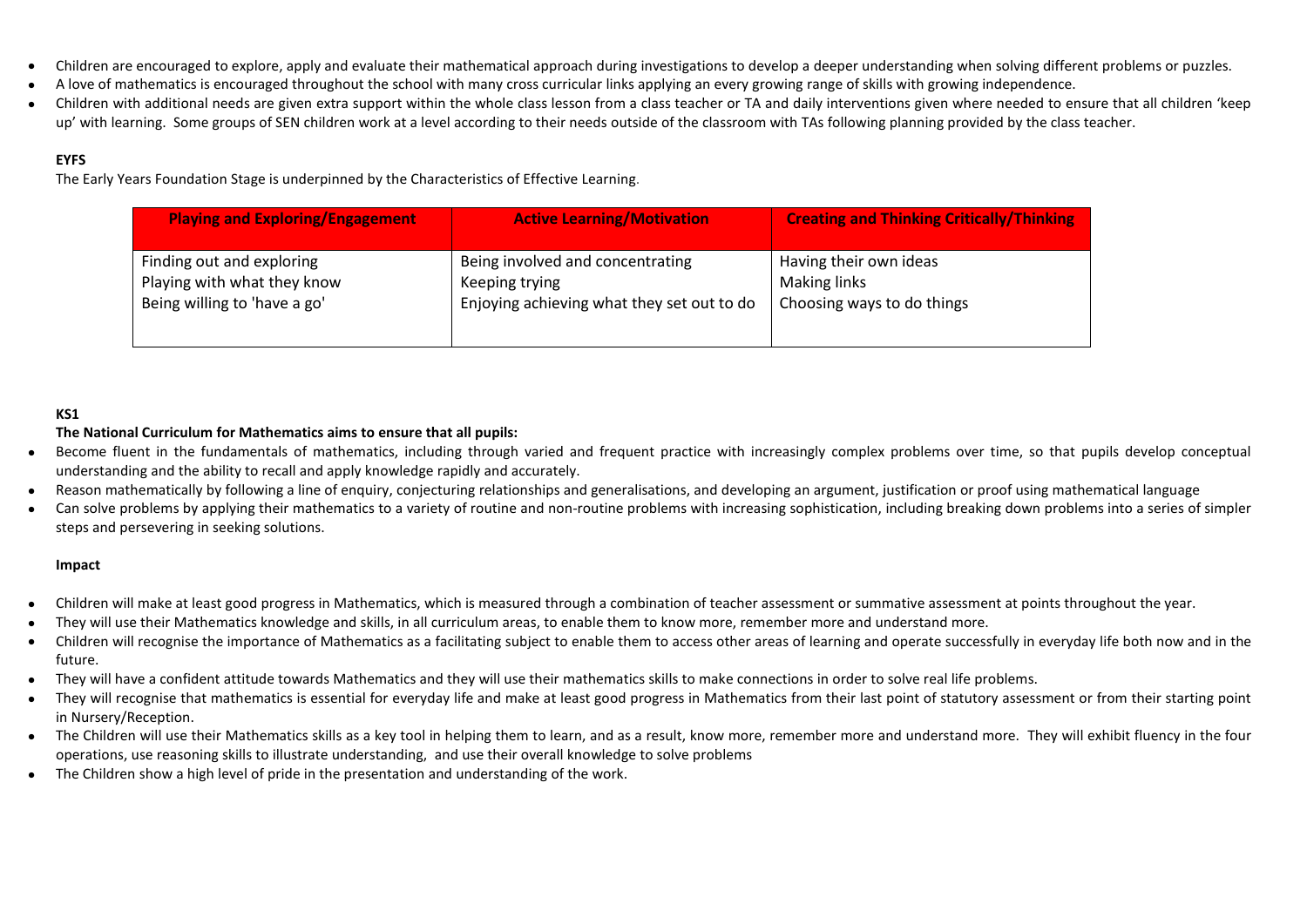# **Whole School Progression Map**

|                        |                                | <b>EYFS</b>                                                                                                                                                                                                                                                          | Year 1                                                                                                                                                                                                                                                                                                                                                                                                                                                                                  | Year 2                                                                                         |
|------------------------|--------------------------------|----------------------------------------------------------------------------------------------------------------------------------------------------------------------------------------------------------------------------------------------------------------------|-----------------------------------------------------------------------------------------------------------------------------------------------------------------------------------------------------------------------------------------------------------------------------------------------------------------------------------------------------------------------------------------------------------------------------------------------------------------------------------------|------------------------------------------------------------------------------------------------|
|                        |                                | Reception<br><b>ELG</b>                                                                                                                                                                                                                                              | <b>Statutory Curriculum Guidance</b><br>Non-Statutory Curriculum Guidance<br><b>Teacher Assessment Framework</b>                                                                                                                                                                                                                                                                                                                                                                        |                                                                                                |
|                        | Counting                       | Count objects, actions<br>and sounds.<br>Count beyond ten.<br>Verbally count beyond 20, recognising the pattern of<br>the counting system.<br>Subitise.                                                                                                              | To count to and across 100, forwards and backwards,<br>beginning with 0 or 1, or from any given number.<br>To identify one more and one less than a given<br>number.<br>To count in multiples of twos, fives and tens from<br>different multiples to develop their recognition of<br>patterns in the number system, including varied and<br>frequent practice through increasingly complex<br>questions.<br>To recognise and create repeating patterns with<br>objects and with shapes. | To count in steps of 2, 3, and 5 from 0, and in tens<br>from any number, forward and backward. |
|                        |                                | Link the number symbol (numeral) with its cardinal<br>number value.<br>Subitise (recognise quantities without counting) up to<br>5.                                                                                                                                  |                                                                                                                                                                                                                                                                                                                                                                                                                                                                                         |                                                                                                |
| Number and Place Value | Reading and Writing<br>Numbers | Link the number symbol (numeral) with its cardinal<br>number value.                                                                                                                                                                                                  | To read and write numbers from 1 to 20 in numerals<br>and words.<br>To count, read and write numbers to 100 in numerals.                                                                                                                                                                                                                                                                                                                                                                | To read and write numbers to at least 100 in numerals<br>and in words.                         |
|                        | Compare and order<br>Numbers   | Compare numbers.<br>Understand the 'one more than/one less than'<br>relationship between consecutive numbers.<br>Compare quantities up to10 in different contexts,<br>recognising when one quantity is greater than, less<br>than or the same as the other quantity. | Compare and order numbers to 50.                                                                                                                                                                                                                                                                                                                                                                                                                                                        | To compare and order numbers from 0 up to 100; use<br>$\le$ , $>$ and = signs.                 |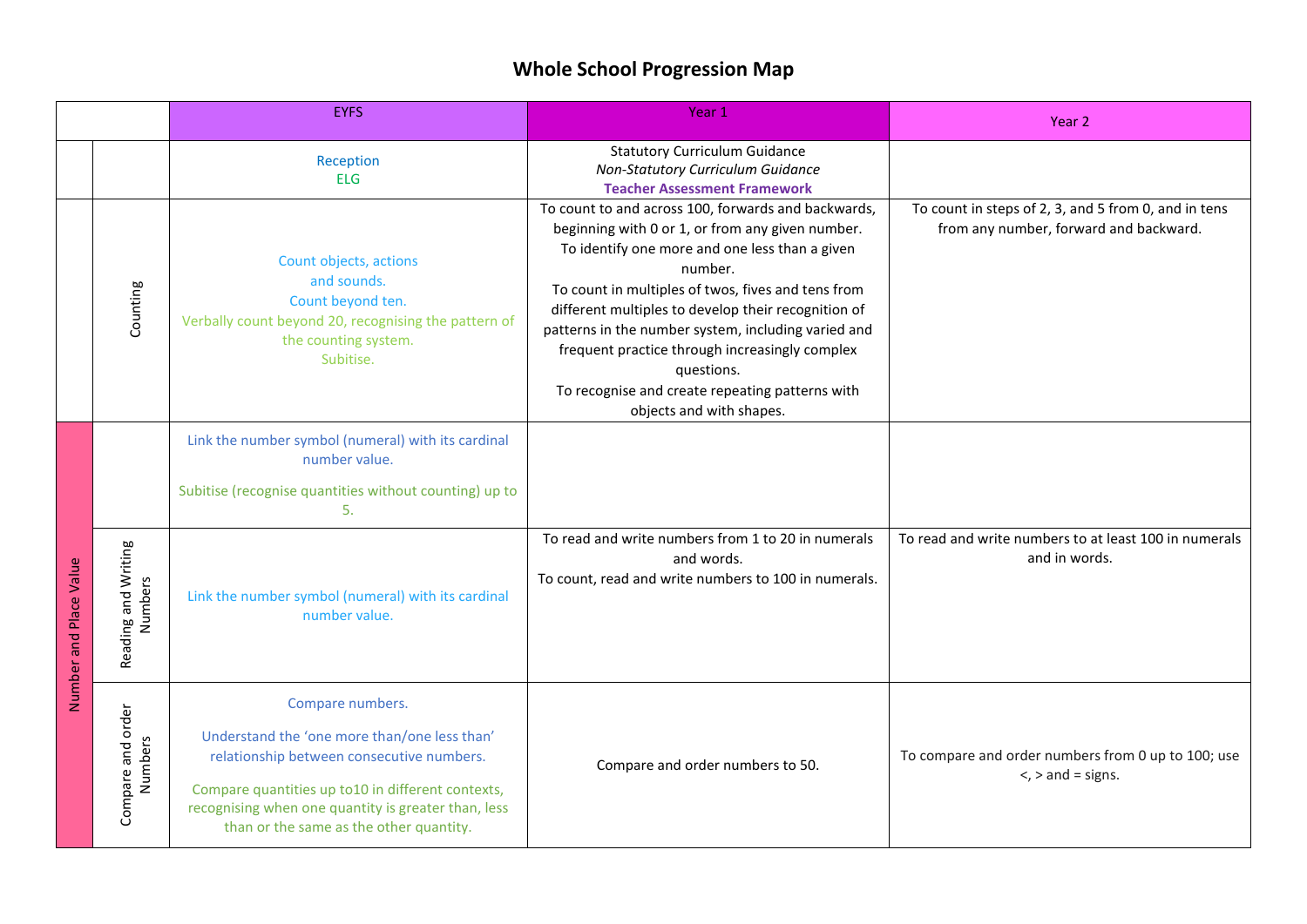|                          | Understanding<br>Value<br>Place | Understand the 'one more than/one less than'<br>relationship between consecutive numbers.<br>Explore the composition of numbers to10.<br>Have a deep understanding of numbers to 10,<br>including the composition of each number.                                                                                                                                                                                                                                             | To recognise the value of tens and ones in a 2 digit<br>number                                                                        | To recognise the place value of each digit in a two-<br>digit number (tens, ones) to become fluent and apply<br>their knowledge of numbers to reason with, discuss<br>and solve problems.<br>To begin to understand zero as a place holder                                                                                                                                                                                                                                                                                         |
|--------------------------|---------------------------------|-------------------------------------------------------------------------------------------------------------------------------------------------------------------------------------------------------------------------------------------------------------------------------------------------------------------------------------------------------------------------------------------------------------------------------------------------------------------------------|---------------------------------------------------------------------------------------------------------------------------------------|------------------------------------------------------------------------------------------------------------------------------------------------------------------------------------------------------------------------------------------------------------------------------------------------------------------------------------------------------------------------------------------------------------------------------------------------------------------------------------------------------------------------------------|
|                          | Solve Problems                  | Solve real world mathematical problems with<br>numbers up<br>to $5.$<br>Begin to describe a sequence of events, real or<br>fictional, using words such as<br>'first', 'then'                                                                                                                                                                                                                                                                                                  | To practise ordinal numbers and solve simple concrete<br>problems.                                                                    | To use place value and number facts to solve related<br>problems to develop fluency.                                                                                                                                                                                                                                                                                                                                                                                                                                               |
| Addition and subtraction | Mental Calculations             | Subitise.<br>Explore the composition of numbers to 10.<br>Automatically recall number bonds 0-5 and some to<br>10.<br>Automatically recall (without reference to rhymes,<br>counting or other aids) number bonds up to 5<br>(including subtraction facts) and some number bonds<br>to 10, including double facts.<br>Have a deep understanding of numbers to 10,<br>including the composition of each number.<br>Subitise (recognise quantities without counting) up to<br>5. | To add and subtract one-digit and two-digit numbers<br>to 20, including zero.<br>To realise the effect of adding or subtracting zero. | To extend the language of addition and subtraction to<br>include sum and difference.<br>To show that addition of two numbers can be done in<br>any order (commutative) and subtraction of one<br>number from another cannot.<br>To add and subtract numbers using an efficient<br>strategy, explaining their method verbally using<br>concrete objects, pictorial representations, and<br>mentally, including: a two-digit number and ones, a<br>two-digit number and tens, two two-digit numbers,<br>add three one-digit numbers. |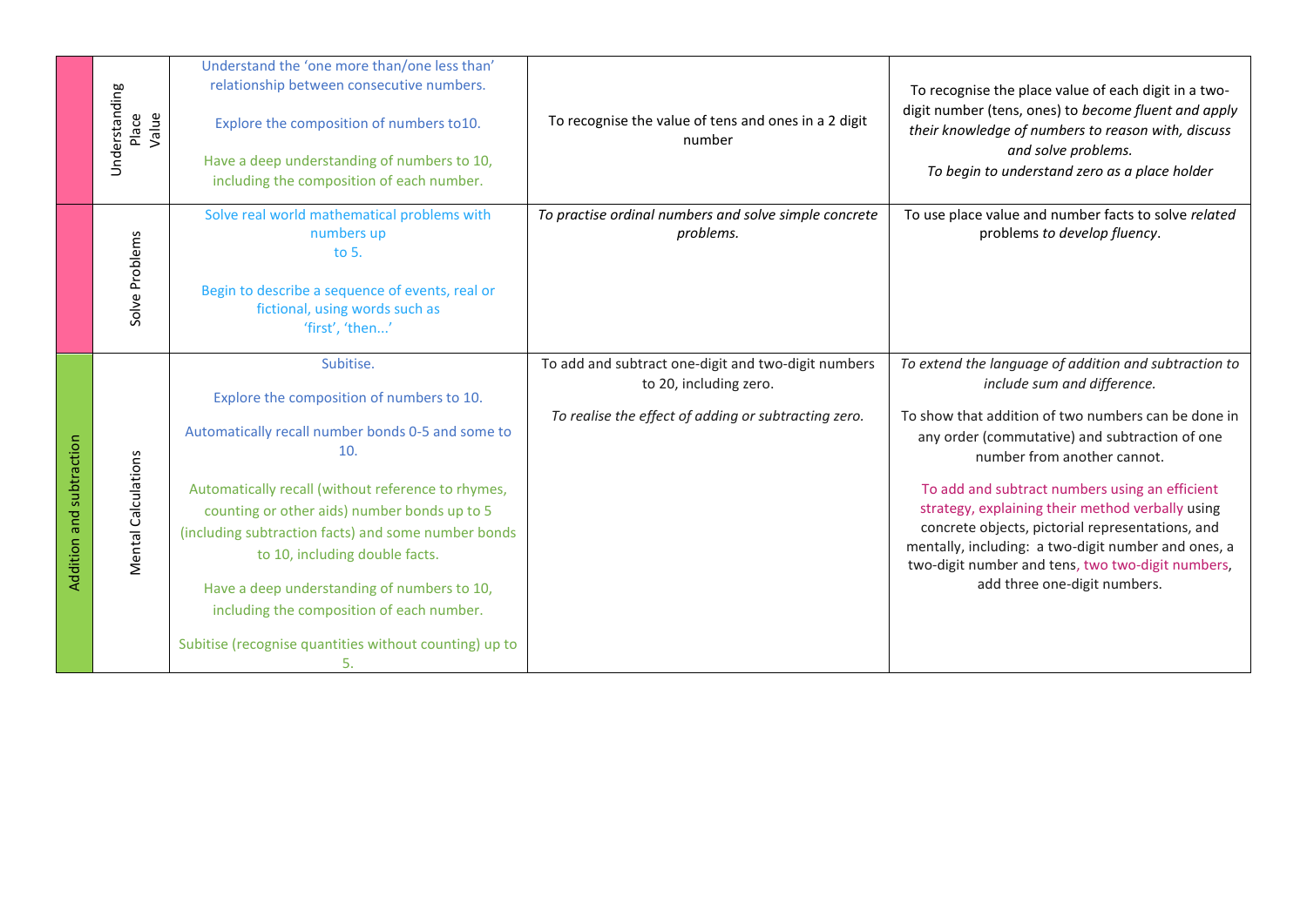|                          | Number Bonds                                                                                  | Subitise.<br>Explore the composition of numbers to 10.<br>Automatically recall number bonds 0-5 and some to<br>10.<br>Automatically recall (without reference to rhymes,<br>counting or other aids) number bonds up to 5<br>(including subtraction facts) and some number bonds<br>to 10, including double facts.<br>Have a deep understanding of numbers to 10,<br>including the composition of each number.<br>Subitise (recognise quantities without counting) up to<br>5 | To memorise, represent and use number bonds and<br>related subtraction facts within 20.                                                                                                                                                                                                                                                                                                                                                                                               | To recall all number bonds to and within 10 and use<br>these to reason with and calculate bonds to and<br>within 20, recognising other associated additive<br>relationships.<br>To recall and use addition and subtraction facts to 20<br>to become fluent in deriving associative facts (e.g. 10 -<br>$7 = 3$ , $100 - 70 = 30$ ) and derive and use related facts<br>up to 100. |
|--------------------------|-----------------------------------------------------------------------------------------------|------------------------------------------------------------------------------------------------------------------------------------------------------------------------------------------------------------------------------------------------------------------------------------------------------------------------------------------------------------------------------------------------------------------------------------------------------------------------------|---------------------------------------------------------------------------------------------------------------------------------------------------------------------------------------------------------------------------------------------------------------------------------------------------------------------------------------------------------------------------------------------------------------------------------------------------------------------------------------|-----------------------------------------------------------------------------------------------------------------------------------------------------------------------------------------------------------------------------------------------------------------------------------------------------------------------------------------------------------------------------------|
| Addition and Subtraction | Calculations<br>Written<br>Inverse Operations, Inverse,<br>Estimating and Checking<br>Answers | Explore the composition of numbers to 10.                                                                                                                                                                                                                                                                                                                                                                                                                                    | To read, write and interpret mathematical statements<br>involving addition $(+)$ , subtraction $(-)$ and equals $(=)$<br>signs.                                                                                                                                                                                                                                                                                                                                                       | To begin to record addition and subtraction in columns<br>to support place value and prepare for formal written<br>methods with larger numbers.<br>To recognise and use the inverse relationship between<br>addition and subtraction and use this to check<br>calculations and solve missing number problems.                                                                     |
|                          | Solve Problems                                                                                | Explore and represent patterns within numbers up to<br>10, including evens and odds, double facts and how<br>quantities can be<br>distributed evenly.                                                                                                                                                                                                                                                                                                                        | To discuss and solve one-step problems (in familiar<br>practical contexts) that involve addition and<br>subtraction, using concrete objects and pictorial<br>representations, and missing number problems.<br>Problems include the terms: put together, add,<br>altogether, total, take away, distance between,<br>difference between, more than and less than, so that<br>pupils develop the concept of addition and subtraction<br>and are enable to use these operations flexibly. | To solve problems with addition and subtraction: using<br>concrete objects and pictorial representations,<br>including those involving numbers, quantities and<br>measures applying their increasing knowledge of<br>mental and written methods.                                                                                                                                  |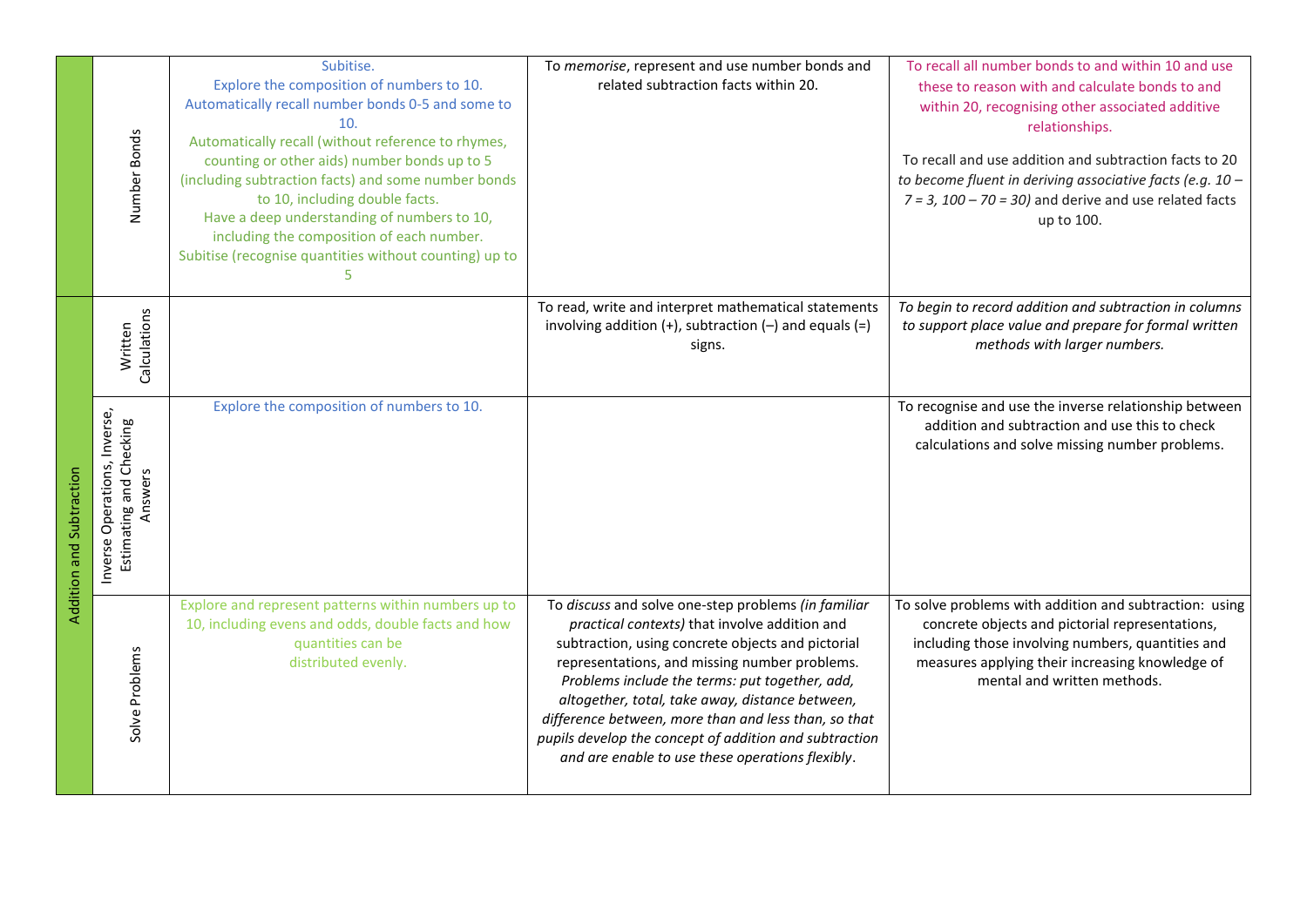|                                     |                                               | Explore the composition of numbers to 10.<br>Explore and represent patterns within numbers up to<br>10, including evens and odds, double facts and how<br>quantities can be<br>distributed evenly.<br>Automatically recall (without reference to rhymes,<br>counting or other aids) number bonds up to 5<br>(including subtraction facts) and some number bonds<br>to 10, including<br>double facts. | To make connections between arrays, number<br>patterns, and counting in twos, fives and tens.<br>Through grouping and sharing small quantities, pupils<br>begin to understand: multiplication and division;<br>doubling numbers and quantities; and finding simple<br>fractions of objects, numbers and quantities.                                                                                                                                   | To use a variety of language to describe multiplication<br>and division.<br>To count from 0 in multiples of 4, 8, 50 and 100.<br>To recall and use multiplication and division facts for<br>the 2, 5 and 10 multiplication tables, including<br>recognising odd and even numbers and use them to<br>solve simple problems, demonstrating an<br>understanding of commutativity as necessary.<br>To connect the 10 multiplication table to place value,<br>and the 5 multiplication table to the divisions on the<br>clock face.                        |
|-------------------------------------|-----------------------------------------------|------------------------------------------------------------------------------------------------------------------------------------------------------------------------------------------------------------------------------------------------------------------------------------------------------------------------------------------------------------------------------------------------------|-------------------------------------------------------------------------------------------------------------------------------------------------------------------------------------------------------------------------------------------------------------------------------------------------------------------------------------------------------------------------------------------------------------------------------------------------------|-------------------------------------------------------------------------------------------------------------------------------------------------------------------------------------------------------------------------------------------------------------------------------------------------------------------------------------------------------------------------------------------------------------------------------------------------------------------------------------------------------------------------------------------------------|
| Multiplication and Division         | Written calculations                          |                                                                                                                                                                                                                                                                                                                                                                                                      |                                                                                                                                                                                                                                                                                                                                                                                                                                                       | To calculate mathematical statements for<br>multiplication and division within the multiplication<br>tables and write them using the multiplication (x),<br>division $(\div)$ and equals $(=)$ signs.<br>To begin to use other multiplication tables and recall<br>multiplication facts, including using related division<br>facts to perform written and mental calculations.                                                                                                                                                                        |
|                                     | Problems<br>Solve                             | Explore and represent patterns within numbers up to<br>10, including evens and odds, double facts and how<br>quantities can be<br>distributed evenly.                                                                                                                                                                                                                                                | To solve one-step problems involving multiplication<br>and division, by calculating the answer using concrete<br>objects, pictorial representations and arrays with the<br>support of the teacher.                                                                                                                                                                                                                                                    | To solve problems involving multiplication and<br>division, using materials, arrays, repeated addition,<br>mental methods, and multiplication and division facts,<br>including problems in contexts.                                                                                                                                                                                                                                                                                                                                                  |
|                                     | Counting                                      |                                                                                                                                                                                                                                                                                                                                                                                                      |                                                                                                                                                                                                                                                                                                                                                                                                                                                       | To count in fractions up to 10, starting from any<br>number and using the $\frac{1}{22}$ and $\frac{1}{2}$ equivalence on the<br>number line.                                                                                                                                                                                                                                                                                                                                                                                                         |
| Fractions, Decimals and Percentages | Recognisiing, Finding and Naming<br>Fractions |                                                                                                                                                                                                                                                                                                                                                                                                      | To recognise, find and name a half as one of two equal<br>parts of an object, shape or quantity by solving<br>problems.<br>To recognise, find and name a quarter as one of four<br>equal parts of an object, shape or quantity by solving<br>problems.<br>To connect halves and quarters to the equal sharing<br>and grouping of sets of objects and to measures, as<br>well as recognising and combining halves and quarters<br>as parts of a whole. | To recognise, find, name, identify and write fractions $\frac{1}{3}$<br>$\frac{1}{3}$ , $\frac{1}{4}$ , $\frac{1}{42}$ and $\frac{1}{44}$ of a length, number, shape, set of<br>objects or quantity and know that all parts must be<br>equal parts of the whole.<br>To connect unit fractions to equal sharing and<br>grouping, to numbers when they can be calculated,<br>and to measures, finding fractions of lengths,<br>quantities, sets of objects or shapes. They meet $\overline{\textbf{u}}$ as<br>the first example of a non-unit fraction. |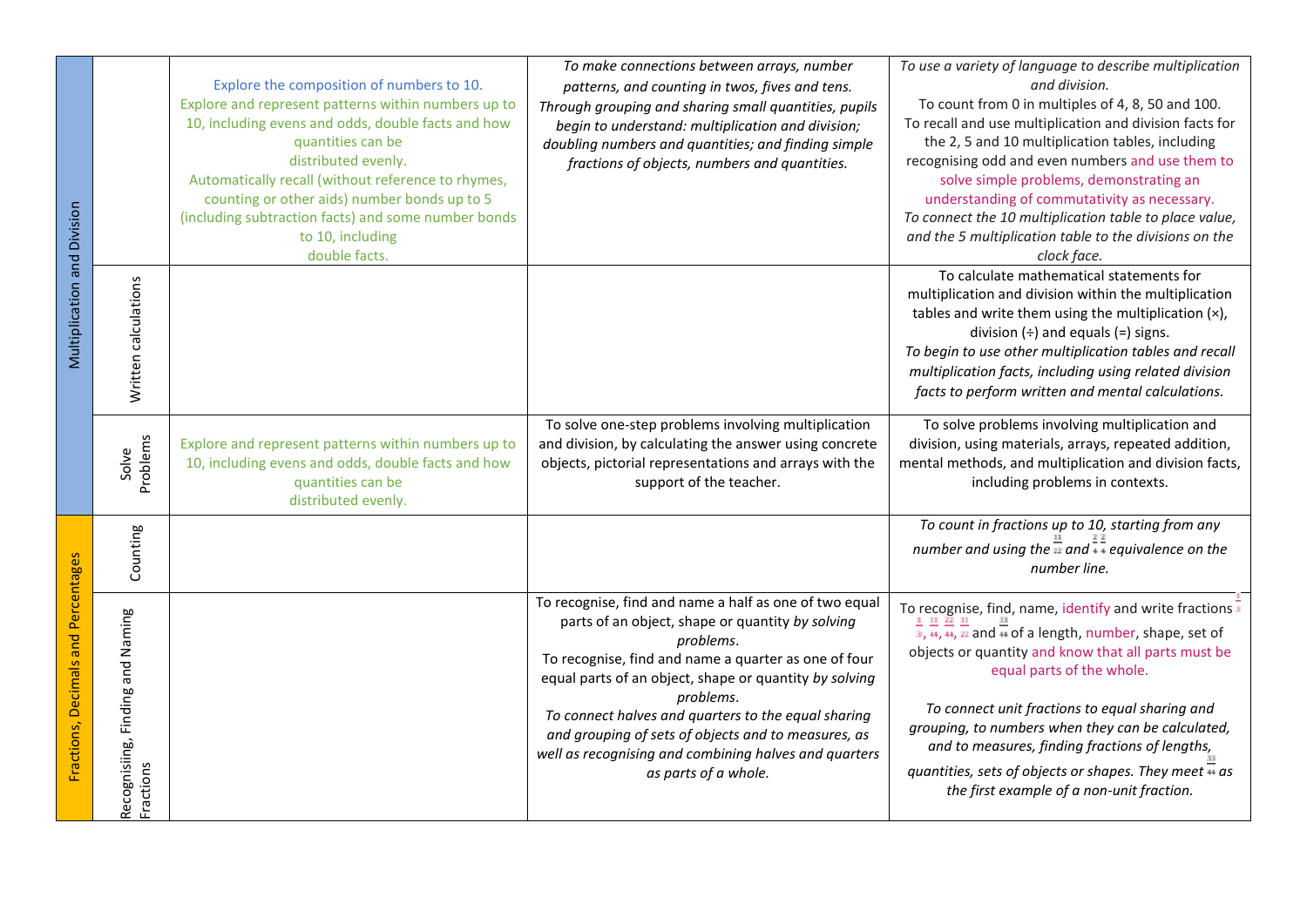|                     | Equivalence                                        |                                                                                      |                                                                                                                                                                                                                                                                                                   | To write simple fractions for example, $\frac{1}{2}$ of 6 = 3 and<br>recognise the equivalence $\frac{1}{4}$ and $\frac{1}{2}$ .                                                                                                                                                                                                                                                                                                     |
|---------------------|----------------------------------------------------|--------------------------------------------------------------------------------------|---------------------------------------------------------------------------------------------------------------------------------------------------------------------------------------------------------------------------------------------------------------------------------------------------|--------------------------------------------------------------------------------------------------------------------------------------------------------------------------------------------------------------------------------------------------------------------------------------------------------------------------------------------------------------------------------------------------------------------------------------|
|                     | Describe, Measure, Compare and Solve               | Compare length, weight<br>and capacity.                                              | To compare, describe and solve practical problems<br>for: lengths and heights, mass/weight, capacity and<br>volume, time.<br>To measure and begin to record the following: lengths<br>and heights, mass/weight, capacity and volume, time.<br>To move from using and comparing different types of | To choose and use appropriate standard units with<br>increasing accuracy using their knowledge of the<br>number system to estimate and measure<br>length/height in any direction (m/cm); mass (kg/g);<br>temperature (°C); capacity (litres/ml) to the nearest<br>appropriate unit, using rulers, scales, thermometers<br>and measuring vessels.                                                                                     |
| Measurement         |                                                    |                                                                                      | quantities and measures using non-standard units,<br>including discrete (for example, counting) and<br>continuous (for example, liquid) measurement, to<br>using manageable common standard units using<br>measuring tools, such as a ruler, weighing scales and<br>containers.                   | To use the appropriate language and record using<br>standard abbreviations.<br>To compare and order lengths, mass, volume/capacity<br>and record the results using $>$ , $<$ and $=$ .<br>To compare measures including simple multiples such<br>as 'half as high'; 'twice as wide'.                                                                                                                                                 |
|                     | Time                                               |                                                                                      | To sequence events in chronological order using<br>language.<br>To recognise and use language relating to dates,<br>including days of the week, weeks, months and years.<br>To tell the time to the hour and half past the hour and<br>draw the hands on a clock face to show these times.        | To read, tell and write the time to five minutes,<br>including quarter past/to the hour/half hour and draw<br>the hands on a clock face to show these times.<br>To become fluent in telling the time on analogue<br>clocks and recording it.<br>To know the number of minutes in an hour and the<br>number of hours in a day.<br>To compare and sequence intervals<br>of time.                                                       |
| Properties of Shape | Recognise 2D and 3D Shapes<br>and Their Properties | Select, rotate and manipulate shapes in order to<br>develop spatial reasoning skills | To recognise, handle and name common 2D and 3D<br>shapes<br>in different orientations/sizes and relate everyday<br>objects fluently.<br>To recognise that rectangles, triangles, cuboids and<br>pyramids are not always similar to each other.                                                    | Pupils read and write names for shapes that are<br>appropriate for their word reading<br>and spelling.<br>To handle, identify and describe the properties of 2D<br>shapes, including the number of sides and line<br>symmetry in a vertical line.<br>To handle, identify and describe the properties of 3D<br>shapes, including the number of edges, vertices and<br>faces.<br>To identify 2D shapes on the surface of<br>3D shapes. |